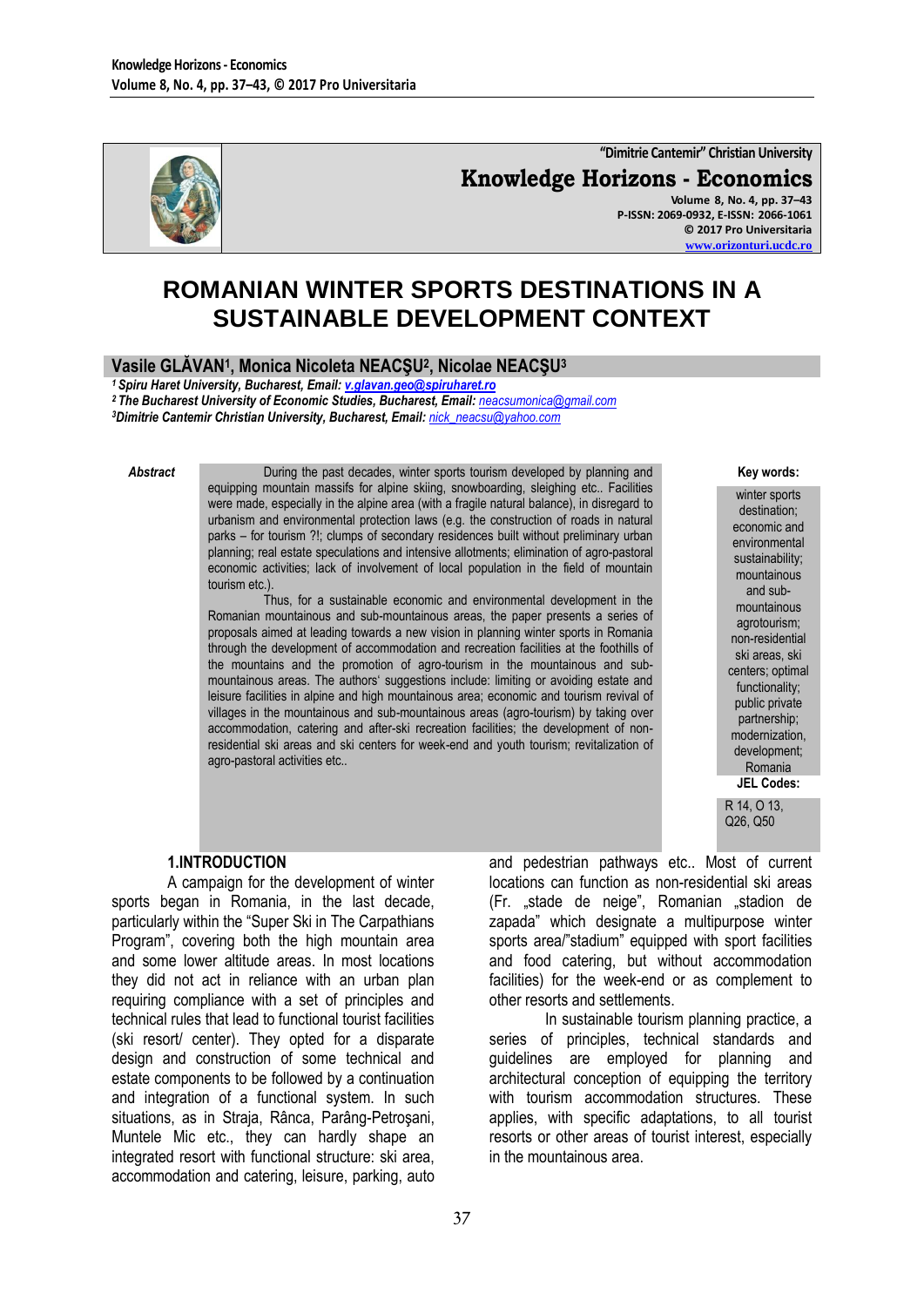The general principles aim at: a better use of tourism resources and attractions, while protecting them, the environment, as well as the harmonious integration of tourism equipment with the natural setting and the architectural particularities of the area; an optimal, integrated functionality of the resort networks and activities: the correlation of the basic services to the leisure and cultural entertainment; the interconditioning between tourism activities and the residential population activities; the direct and indirect return on investment; the public-private partnership between central and local authorities and between county and inter-county authorities etc..

The technical norms refer to: emplacement of tourism equipment and facilities in the field, their density and height regime; architectural conception regarding the natural conditions, landscaping and aesthetics; tourism constructions and infrastructure engineering; quality of equipment etc..

In this paper the authors will refer to equipping the ski area in the Carpathians taking into account the above mentioned principles and technical norms for a tourism sustainable development.

# **2. THE SKI AREA EQUIPPED LAYOUT**

The Romanian Carpathians are of medium and small heights, with almost 90% of their surface below 1,500 m altitude; only 7% is between 1,500- 2,000 m while 3% is above 2,000 m. The overall average altitude does not exceed 840 m, the highest being in the Meridional Carpathians, where it reaches 1,136 m; in the Oriental Carpathians it reaches 950 m, while in the Apuseni Mountains and the Banatului Montains it reaches about 654m (Geografia României, I, 1983).

The altitudinal and morphographical configuration, the high degree of forestation and the fact that the forest reaches 1,600-1,850 m in the mountainous area, cause the reduced expansion of the national ski area, given that the climatic optimum for winter sports in Romania is situated above 1,500m, where the snow layer is over 0.5m and it lasts about 90-120 days a year.

Thus, the Romanian ski area is situated between 2,000 m altitude (2,090 m in Sinaia – the Bucegi Mountains) and 1,423 m altitude (Harghita Băi – the Harghita Mountains) – as maximal altitudes of the ski slopes on departure – and 1,198 m (Straja – the Vâlcan Mountains) to 1,533 m (Rânca – the Parâng Mountains) altitude at arrival. The lowest altitudes are encountered in the medium mountains , between 700-800 m and 450-500 m (from departure to arrival) as in Cavnic – the Gutâi Mountains, Slănic Moldova – the Nemira Mountains, Vatra Dornei-Dealul Negru – the Căliman Mountain etc., where artificial snow is usually practiced (table no.1).

# *The ski area equipped layout in some ski resorts/ centres in Romania*

*Maximum and minimum altitudes (from departure to arrival)*

*Table no. 1*

| No.<br>crt. | Mountains<br>(max. altitude,<br>m) | Ski resort / center | Max. altitude (m) | Min. altitude (m) |
|-------------|------------------------------------|---------------------|-------------------|-------------------|
| 1.          | Bucegi (2,505)                     | Sinaia              | 2,090             | 1,200 (1,400)     |
| 2.          | Parâng (2,519)                     | Rânca               | 1,918             | 1,533             |
| 3.          | Latoriței (2,055)                  | Vidra-Bora          | 1,850 (1,974)     | 1,320 (1,770)     |
| 4.          | Vâlcan (1,946)                     | Straja              | 1,726 (1,863)     | 1,198 (650)       |
| 5.          | Rodnei (2,303)                     | <b>Borsa</b>        | 1,545 (1,375)     | 1,365 (880)       |
| 6.          | Cindrel (2,244)                    | Păltinis            | 1,450             | 1,209             |
| 7.          | Harghita (1,800)                   | Harghita-Băi        | 1,423             | 1,322             |
| 8.          | Nemira (1,649)                     | Slănic-Moldova      | 725               | 485               |
| 9.          | Căliman (2,100)                    | Vatra-Dornei -      | 1,300 (800)       | 500               |
|             |                                    | Dealul Negru        |                   |                   |

*Source: adapted after cited papers*

In the Alpine European countries, the equipped ski area ranges from 1,200 to 3,500m in Italy, 600 – 3,200m in Austria, 1,500 – 3,300 in Switzerland, 1,200 – 3,500m in France; the altitudinal extension refers to the glaciers areas

equipped for winter sports (idem D.S.V. – Atlas Ski Winter).

In the Carpathian Mountains, the equipped ski area boasts about 147 ski slopes with a total length of 143,503 m. *National and regional* tourist resorts in Romania count for 85,802 m, repectively 59.8% (Table no.2). Among these, the most equipped one is Straja resort (the Vâlcan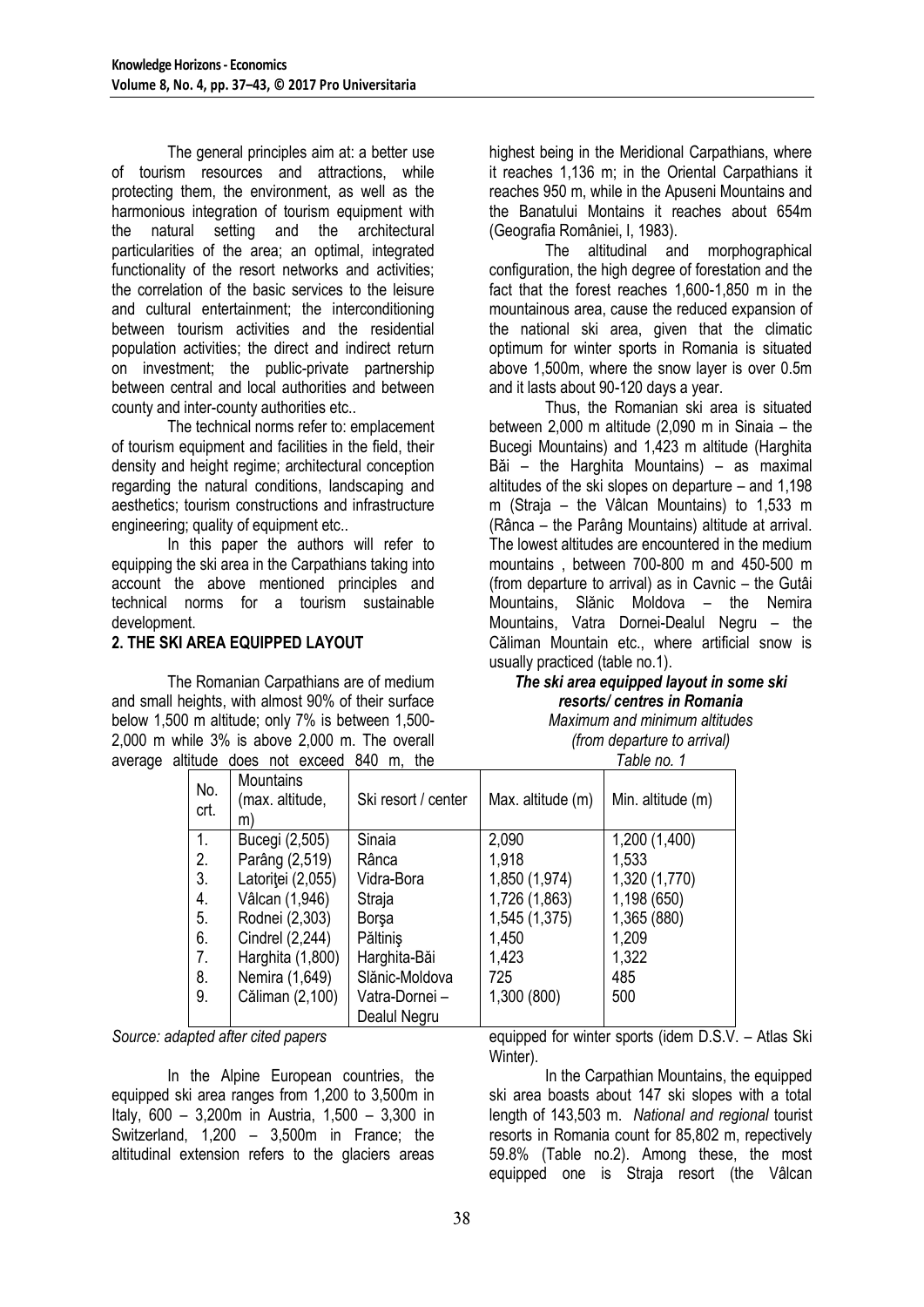Mountains), with 24.4% of the total length of slopes followed by Sinaia – 22.5%, Poiana Braşov –12.3%, Predeal – 9.4%, etc.. *Mountain winter sports centers* have 55 ski slopes with a length of 46,971 m (32.7%). The most equipped ones are Cavnic (the Gutâi Mountains) with 15.6% of the total length, Parâng-Petroşani – 15.8%, Vidra-Bora – 13.5%, Dealul Negru (Vatra Dornei) – 11.5%, Muntele Mic – 9.3%, Rânca – 6.4% etc. *Other* less equipped *ski areas* hold about 15 slopes with a total length of 10,730m. The most representative ones are Harghita-Mădăraş – 18.8%, Baciu-Bunloc – 18.6%, Bradu-Măgheruş– 13.6% etc.

The Carpathian ski area developments hold 119 cableways (cable gondolas, cable cars, chairlifts and ski lifts) with a total lenght of over 110,900 m and an optimal transport capacity of 78,000 people/ hour. Among the best equipped locations are the resorts of: Poiana Brasov – 10.7% length / 14.3% capacity, Sinaia – 9.7% / 10.2%, Straja – 7.7% / 7.4%, etc..

It is obvious that the Romanian equipped ski area is rather reduced, given the natural and

economic conditions, compared with the French Alpes, where they openedover 6,400 km of ski slopes while "Les Trois Vallees", one of the 23 ski areas, with 8 resorts, is about 600 km of ski tracks long (D.S.V. – Atlas Ski Winter, Deutscher Skiver-Band, 1997 and SkiPass, 2004-2015).

In the Romanian Carpathians they developed 14 tourist resorts of national and regional interest and also 12 mountain winter sports centers. Locally, they worked out 9 other ski areas, with more simple or technologically obsolete equipment.

Tourist resorts are equipped with modern cable transport installations, lighting, artificial snow, snow processing installations and machines etc.; the resorts have ski slopes of various levels of difficulty, snowboarding tracks and other demanding amenities for extreme sports, ski schools etc.. Unfortunately, most resorts lack of after-ski recreation and entertainment facilities.

### **The Equipped Ski Area in Romania (2013)**

| ski area is rather reduced, given the natural and |                                              |                      |                | Table no. 2                          |                                         |                        |              |                                                |  |  |
|---------------------------------------------------|----------------------------------------------|----------------------|----------------|--------------------------------------|-----------------------------------------|------------------------|--------------|------------------------------------------------|--|--|
|                                                   |                                              |                      | Ski Area       |                                      |                                         | Chiarlifts / Ski lifts |              |                                                |  |  |
| No.                                               | Winter sports<br>resort/ centre              | <b>Mountains</b>     | No.<br>slopes  | Lenght m                             | <b>Optimal</b><br>Capacity<br>pers. / h | Unit.<br>No.           | Lenght<br>Lm | <b>Optimal</b><br><b>Capacity</b><br>pers. / h |  |  |
|                                                   | National / regional mountain tourist resorts |                      |                |                                      |                                         |                        |              |                                                |  |  |
| 1                                                 | Poiana Brasov                                | Postăvaru            | 10             | 10546                                | 15620                                   | 11                     | 11952        | 11170                                          |  |  |
| $\overline{\mathbf{2}}$                           | Sinaia                                       | <b>Bucegi</b>        | 16             | 19304                                | 15000                                   | 8                      | 10799        | 8020                                           |  |  |
| 3                                                 | Predeal                                      | Baiului - Gârbova    |                | 8100                                 | 12000                                   | 6                      | 5370         | 6250                                           |  |  |
| 4                                                 | <b>Busteni</b>                               | Bucegi               | $\overline{2}$ | 2550                                 | 2100                                    | 3                      | 8032         | 1670                                           |  |  |
| 5                                                 | Azuga                                        | Baiului - Gârbova    |                | 7095                                 | 3550                                    |                        | 3586         | 4400                                           |  |  |
| 6                                                 | <b>Borsa</b>                                 | Rodnei               | 3              | 2549                                 | 1350                                    | 3                      | 3113         | 1640                                           |  |  |
|                                                   | Durău                                        | Ceahlău              |                | 400                                  | 300                                     |                        | 400          | 300                                            |  |  |
| $\overline{\mathbf{8}}$                           | Lacu Rosu                                    | Hăşmaşu Mare         | $\overline{2}$ | 1500                                 | 1500                                    |                        | 350          | 300                                            |  |  |
| 9                                                 | Păltinis - Arena<br>Platos                   | Cindrel              | 8              | 6450                                 | 7400                                    | 6                      | 3338         | 3760                                           |  |  |
| 10                                                | Semenic                                      | Semenic              |                | 4900                                 | 4200                                    | 4                      | 2450         | 3000                                           |  |  |
| $\overline{11}$                                   | Straja                                       | Vâlcan               | 12             | 20978                                | 10000                                   | 10                     | 8557         | 5819                                           |  |  |
| 12                                                | Arieseni                                     | Bihor - Bătrâna      | $\overline{2}$ | 1430                                 | 1440                                    | 2                      | 1180         | 1440                                           |  |  |
| 13                                                | Voineasa                                     | Lotrului             |                |                                      | ٠                                       |                        |              |                                                |  |  |
| 14                                                | Cheia                                        | Ciucas               |                |                                      |                                         |                        |              |                                                |  |  |
| <b>TOTAL</b>                                      |                                              | 77                   | 85802          | 74460                                | 62                                      | 59127                  | 47769        |                                                |  |  |
|                                                   |                                              | II.                  |                | Winter sports and recreation centres |                                         |                        |              |                                                |  |  |
| 1                                                 | Poiana Izvoare                               | Gutâi                | 3              | 1330                                 | 1600                                    | 3                      | 1345         | 2100                                           |  |  |
| $\frac{1}{3}$                                     | Mogosa - Suior                               | Gutâi                | 3              | 3600                                 | 1500                                    | 3                      | 2350         | 560                                            |  |  |
|                                                   | Cavnic                                       | Gutâi                |                | 7370                                 | 2300                                    | 5                      | 3180         | 3540                                           |  |  |
| 4                                                 | Vatra Dornei -<br>Dealul Negru               | Căliman              | 4              | 5430                                 | 3770                                    | 5                      | 5502         | 2030                                           |  |  |
| 5                                                 | Harghita Băi                                 | Harghita             | 5              | 2973                                 | 1500                                    | 4                      | 1810         | 1440                                           |  |  |
| 6                                                 | Pârâul Rece                                  | Bucegi-<br>Clăbucete |                | 700                                  | 200                                     | 1                      | 480          | 200                                            |  |  |
| 7                                                 | Rânca                                        | Parâng               | 5              | 3041                                 | 5120                                    | 6                      | 3790         | 5360                                           |  |  |
| $\frac{8}{9}$                                     | Parâng - Petroșani                           | Parâng               | 9              | 7442                                 | 1600                                    | 6                      | 4805         | 2760                                           |  |  |
|                                                   | Vidra – Bora                                 | Latoritei            | $\overline{8}$ | 6352                                 | 19500                                   | 4                      | 12137        | 7192                                           |  |  |
| 10                                                | <b>Muntele Mic</b>                           | <b>Muntele Mic</b>   | 4              | 4600                                 | 2500                                    | 3                      | 3160         | 2000                                           |  |  |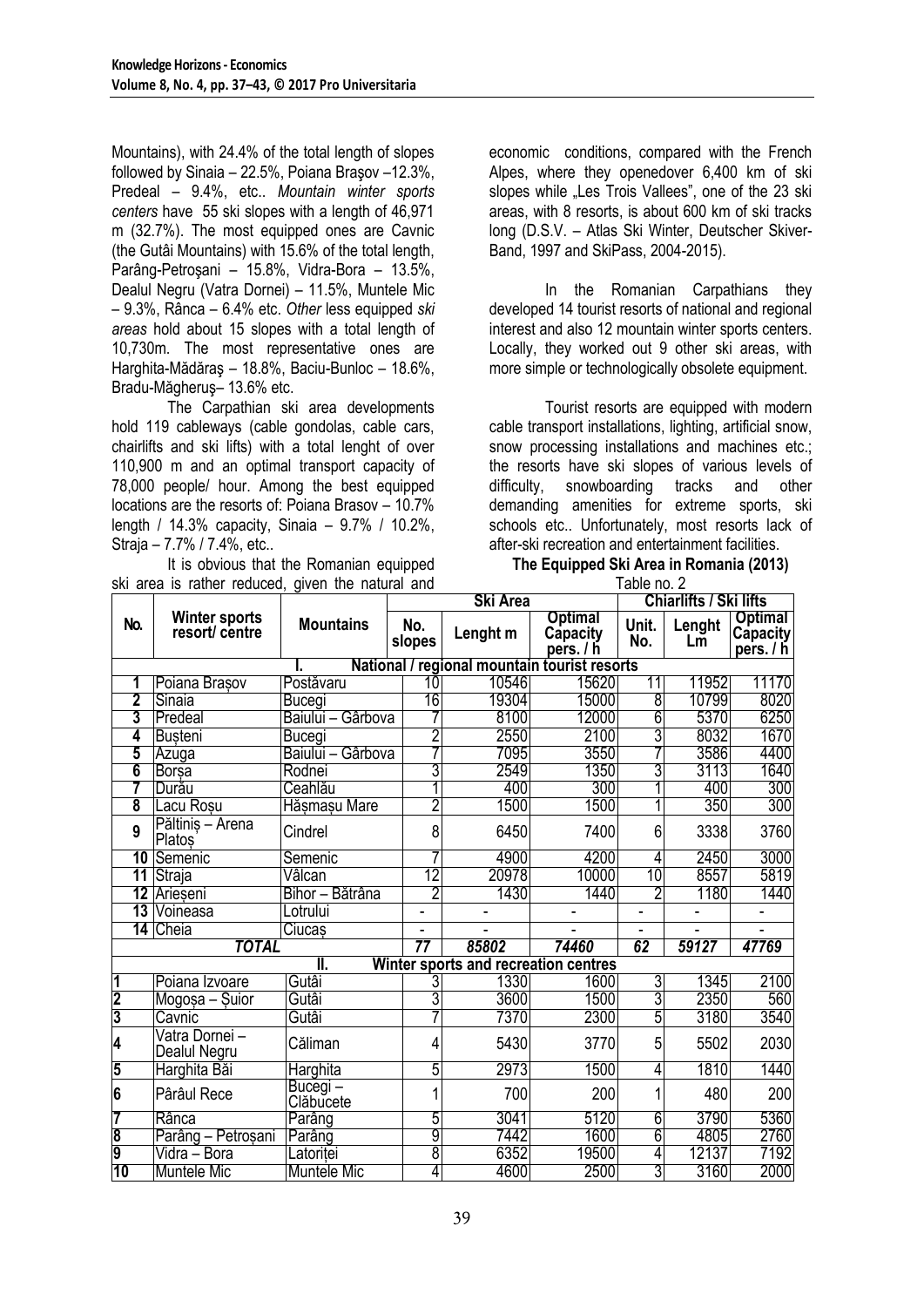| 11                 | Băisoara - Buscat           | Muntii Gilău    |        | 2933                      | 5200                             | 3              | 3835  | 2600 |
|--------------------|-----------------------------|-----------------|--------|---------------------------|----------------------------------|----------------|-------|------|
| 12                 | Râu de Mori<br>(Râusor)     | Retezat         | ∩      | 1200                      | 500                              | $\overline{2}$ | 800   | 500  |
| <b>TOTAL</b>       |                             | 55              | 46971  | 45290                     | 45                               | 43194          | 30282 |      |
|                    |                             | III.            |        | Other (smaller) ski areas |                                  |                |       |      |
|                    | Harghita – Mădăraș Harghita |                 |        |                           | 2020                             | n              | 1500  |      |
| 2                  | Baciu - Bunloc              | Piatra Mare     |        | 3                         | 2000<br>$\overline{\phantom{0}}$ | ∩              | 1663  |      |
| 3                  | Bradu - Magherus            | Gurghiu         |        |                           | 1460                             | ∩              | 1000  |      |
| 4                  | Fântânele                   | Muntele Mare    |        |                           | 1300                             |                | 530   |      |
| 5                  | Sugas Bai                   | <b>Baraolt</b>  |        |                           | 700                              |                | 565   |      |
| $6\overline{6}$    | Gura Humorului              | Obcina Mare     |        |                           | 350                              |                | 1069  |      |
|                    | Tihuta                      | Bârgău          |        |                           | 1000                             |                | 1030  |      |
| 8                  | <b>Bran</b>                 | Bucegi          |        |                           | 500                              |                | 450   |      |
| 9                  | Slănic Moldova              | INemira         |        |                           | 1400                             |                | 870   |      |
| <b>TOTAL</b>       |                             | $1\overline{5}$ | 10730  |                           | $\overline{12}$                  | 8677           |       |      |
| <b>GRAND TOTAL</b> |                             | 147             | 143503 | ٠                         | 119                              | 110998         |       |      |

*Source: processed after* [www.mdrt.ro,](http://www.mdrt.ro/) [www.schi-in](http://www.schi-in-romania.co/)[romania.com](http://www.schi-in-romania.co/), [www.wintersports.com](http://www.wintersports.com/)

Obviously, rest and recreation tourism as well as other types of active tourism, are practiced in all resorts, during both winter season and all year round.

Between 2001-2003, in the resort town of Râşnov, situated at the foothills of the Postăvaru Mountains (1,798 m), they created facilities for national and international winter sports competitions: 4 trampolines equipped with chairlifts and artificial snow machines and a biathlon complex at the Cărbunării Valley; a biathlon track at the Cetății Valley; downhill and slalom slopes at the Grădistei Valley. These last equipments are typically used for competitions and less by ordinary tourists.

### **3. ECOLOGICAL AND SOCIO-ECONOMIC IMPLICATIONS**

High mountain and alpine/ subalpine (above 1,500m) landscapes, forestsfree and with a thin soil, have a fragile natural balance and are highly vulnerable to natural erosive agents.

Over the past years there was a strong human pressure (uncontrolled deforestations, pasturage, tourism etc.) upon these landscapes, triggering intense degradation processes, with severe consequences on preserving the natural balance of the environment.

Equipping mountain for mountain tourism, especially for winter sports, had a great expansion ("Super Ski in the Carpathians Program"), even in less favorable massifs. This winter sports "expansion", comprising as well natural parks, has negative ecological, economic and social consequences. Here are only the most important ones:

Ignoring environmental protection problems including in natural parks and reservations – by creating tourist equipment, civil buildings, roads, without safeguarding and restoring landscape, thus leading to triggering processes of soil, vegetation and natural environment degradation (the Bucegi Natural Park, the Latoritei Mountains, the Mic Mountain etc.);

- Increasing and uncontrolled urbanization by parcelling and excessive secondary residences and guesthouses building, in the absence of appropriate urban planning, leading to disfunctions and great pressure upon the environment, pollution by combustion, wastewater discharge, erosion processes etc. (Rânca, Parâng-Petroşani, Straja, Cavnic etc.);
- Lack of building harmonization (in terms of architectural style) with the mountain specific conditions and with the particular area elements (from Transylvania, Banat, Maramures etc.) resulting in an artificial. mosaiclike and unaesthetic urban landscape;
- disfunctions between technical equipment (ski slopes, cable transport installations) and accommodation or catering facilities and mostly the after ski leisure; high density of buildings on small surfaces; imprecise delimitation between car/ pedestrian circulation and slopes (Rânca, Straja, Muntele Mic etc.);
- poor mountain endowment for summer leisure activities;
- emergence of real estate speculation through allotments, selling and increasing land prices (Straja, Dealul Negru, Vatra-Dornei, Parâng-Petroşani, Vidra-Bora);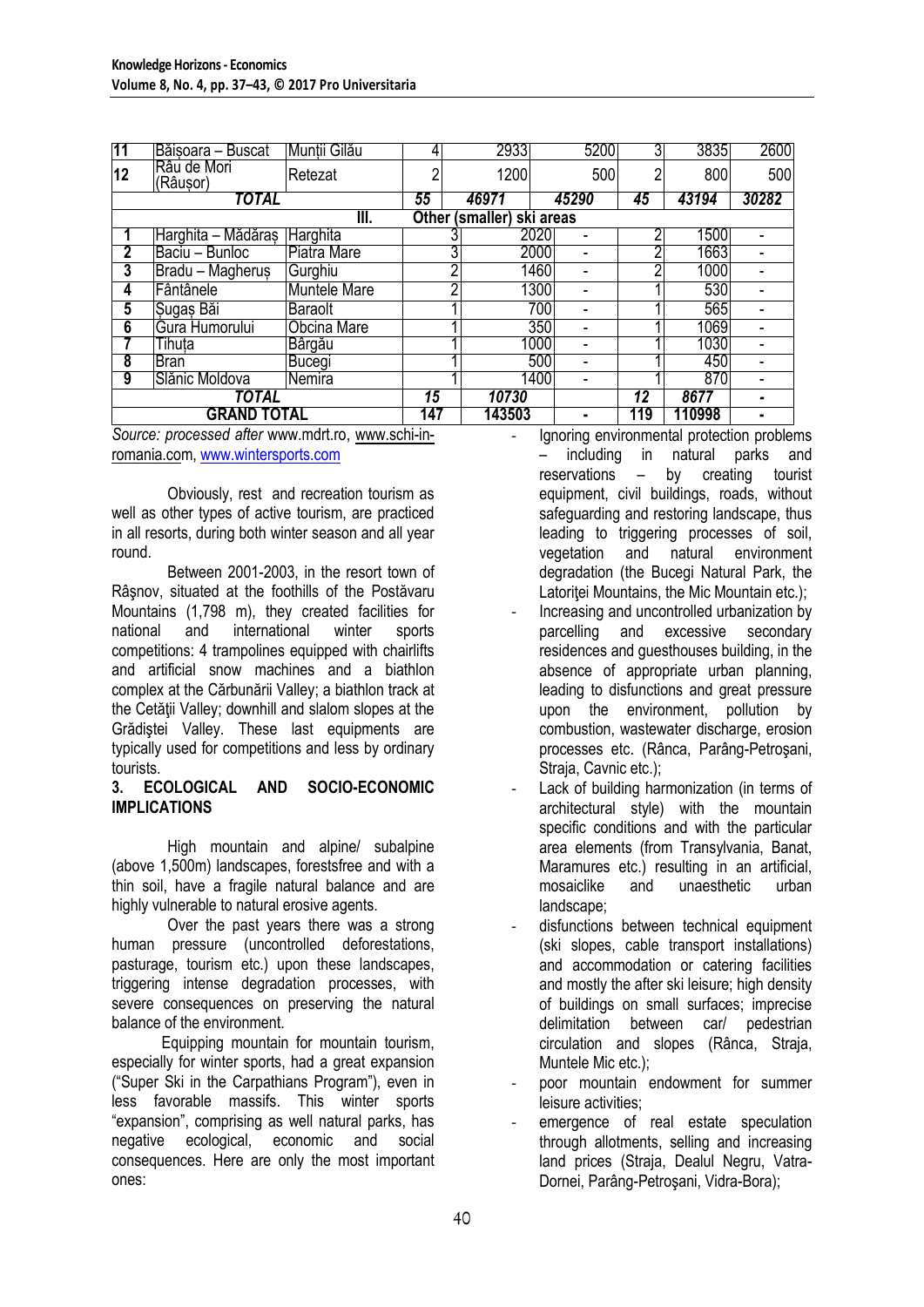- lack of involvement of local communities in tourism activity; the vast majority of the entrepreneurs, shareholders and workforce employed are from outside the region (Straja, Rânca, Vidra-Bora etc.);
- limitation of the agropastoral activities in mountain skiing areas, as in the Parâng, Cindrel, Rodnei Mountains;

Among the positive aspects of the mountain facilities there are: the diversification of winter sports offer in new locations and the development of the ski area (Sinaia, Poiana Brasov), though still not at the level of international requirements (service quality, facilities and labour, lack of after-ski leisure, accessibility etc.); job creation, the emergence of new sources of income and, locally, the development of infrastructure and of other complementary activities.

## **4. CONCLUSIONS AND PLANNING / DEVELOPMENT SUGGESTIONS**

The reduced extension of the high and alpine mountain area and its fragility to the action of the natural factors catalyzed by human activity, require that planning and equipping for winter sports should be done in a controlled and progressive way, in harmony with the natural and anthropic environment. It is all about the compliance with the principles of an optimal use and protection of tourism resources, while safeguarding environment and local communities interests. There is also a need for equipments and facilities to harmounyously match the local landscape and specific traditions.

In order to achieve a sustainable global, balanced and interconditioned development, between tourism and other agro-pastoral and forestry activities in the mountain area, the following **action directions** are **suggested**:

limiting or renouncing, where appropriate, the complex arrangements for winter sports in the high and alpine mountain area, in order to reduce the negative impact on the mountain environment. By that one means the immovable facilities (hotels, secondary residences, guest houses, tourist villas, restaurants etc.), and recretion facilities as well as the infrastructure (access ways, parking lots, sewerage etc.) accompanying the necessary equipments for skiable area or

access pathways to the mountains. These typically generate tourist resorts of various sizes, with negative consequences for the environment, as in the Natural Park of Bucegi, or in some locations with small areas and high densities of constructions, as in Straja resort (over 1,000 accommodation places), or in the ski centers of *Rânca* (1,000), *Muntele Mic*  (650), *Poiana Izvoare* (450-500), *Râuşor* (800).

Remaximization and revitalization of the sub mountainous and mountainous rural domain. Rural settlements can be provided with accommodation, catering and recreation facilities (roads, water and sewerage network, parking lots) to support the development of winter sports and summer tourism in the adjacent mountainous area. Promoting the accomodation in agro-tourist guest houses, mini hotels, secondary residences or tourist villas with customized, decent quality service, eventually leads to an increase in revenues that may motivate the local communities to preserve the traditional occupations and also the development of tourism as a complementary activity of the local economy, with people settling in and even a population increase as consequences. Regarding the investments, financial funds are needed to facilitate the access in the ski areas and to provide the necessary winter sports equipment and the facilities for various services (ski school, fast-food etc.). This kind of development as well as equipping villages in the area can be achieved by accessing structural funds

The alpine countries experience is highly instructive and efficient both ecologically and socio-economically. While the French practice speaks of "mountain renovation" by motivating people in the mountainous and sub-mountainous rural tourism development and adding it to the old agricultural, pastoral and forestry activities (the Jura Mountains, the Alps etc.), in Austria, Tirol is considered as a

and through public-private partnerships.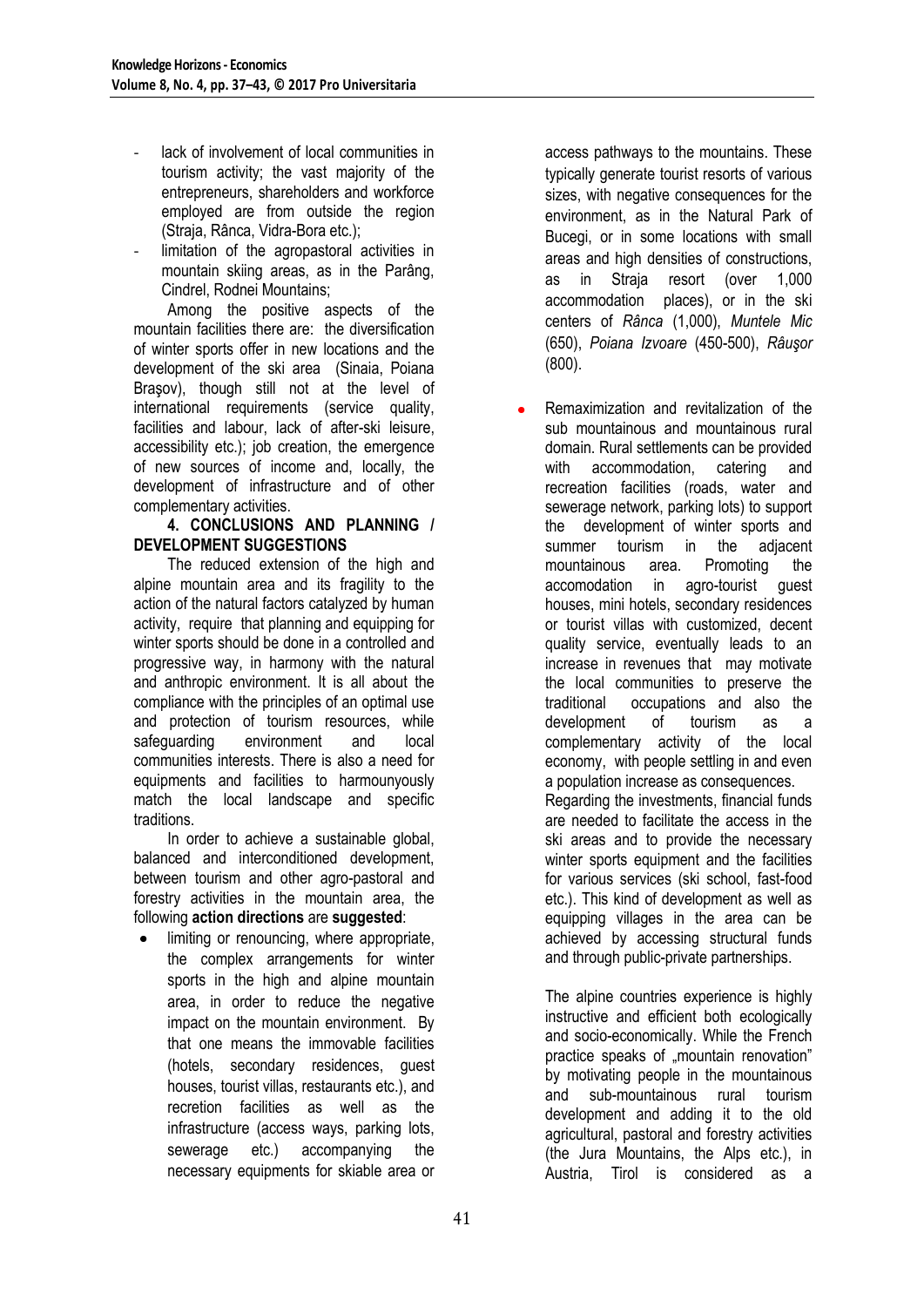development model of green and fresh tourism, focusing on the tourism services and environment quality, as well as on the progressive development controlled by the local community.

In the Romanian Carpathians, this goal can be achieved by harnessing the accommodation possibilities provided by the resorts" surrounding villages: *Păltiniş-Arena Platos* (Rovinari, Gura Râului, Cisnădioara); *Semenic* (Gărâna, Văliug), *Straja* (Brăița-Lupeni and other villages), *Arieşeni* (Bubeşti, Arieşeni şi Gârda de Sus). This also applies to mountain ski centres such as Poiana Izvoare, Valea Neagră, Firiza, *Cavnic* (Cavnic, Baia Sprie), *Băişoara-Buscat* (Băişoara), *Muntele Mic* (Borlova), *Parâng-Petroşani*  (Petroşani city and the surrounding villages) etc.

Keeping on farming and other pastoral activities in the mountainous area, while further developing winter sports and summer tourism. This creates a diversified economy (pluriactivity), in which tourism can have a great (complementary) contribution to local development, as obvious at *Arieşeni* (Bihor Mountains), *Cavnic* şi *Poiana Izvoare* (Gutâi Mountains), *Bran* (Bucegi Mountains), *Gura Humorului* (Obcina Mare), Păltiniş (Cîndrel Mountains), *Parâng* etc

Winter sports development, as a tourism offer, could be differentially achieved in terms of equipment and facilities, to meet the domestic and foreign tourists requirements.

Analysing the Romanian ski area in the context of the international planning and technical equipping for winter sports experience, the authors consider the following proper proposals:

The development of some national resorts - Poiana Brasov, Sinaia, Predeal, Busteni, Azuga – by expanding the ski area, and equipping it with performant and competitive technical and after-ski facilities with world-class service and professional and motivated labour force. Addressing the external market in particular, promotion should be customized and appropriate

- The modernization and properly equipping  $\bullet$ in terms of technique, real estate, leisure and infrastructure of the present regional/local resorts and ski centers, that would cater especially for the domestic demand. Straja and Ranca locatios, through architectural, infrastructural and functional modernization and reconfiguration could be developed as resorts of national interest, given their special value of the ski areas and the possibilities for expansion (Ranca).
- Creating local resorts and ski centers in different mountain locations, favorable for winter sports, with adequate technical equipment for mass domestic tourism, youth or week-end tourism.
- Setting up and equipping "snow stadiums" nearby resorts or urban centers, with facilities for winter sports and public utility (mountain rescue, fast-food, parking etc.) close to the slopes and ski lifts (cable cars, gondolas etc.). Austria, Germany and Switzerland provide countless such places of high demand in the cold season. Romania could develop "snow stadiums" at *Transalpina – Vf. Bora – Coasta Benghi* of Latoritei Mountains în partnership with *Voineasa* resort (35 km) and *Vidra* (10 km), which could be restored as a resort; *Dealul Negru – Vatra Dornei*; *Cavnic* (Baia Sprie – 17 km, Baia Mare – 27 km); *Baciu – Bunloc* (Braşov); *Gura Humorului; Nemira* (Slănic Moldova).
- The integrated setup of the ski areas in the mountain massifs. Besides the technical fitting out of the ski areas, a partnership is needed so that tourists could use only one ski-pass on several slopes in several resorts (as the case of *France – Trois Vallées, Italy – Val di Sole, Austia*). In Romania, this way could be integrated in the ski areas at Predeal and Azuga over the Schiorilor Pass (*Clăbucet – start – Gârbova –Clăbucetul Taurului Peak –* slopes and ski lifts on Valea Glodului versant, *Valea Azuga* – *Sorica – Cazacu slopes*) and *Sinaia* and the future resort *Peştera – Padina,* over *Lăptici Peak*  (*Padina – Lăptici Peak – ski area*), *Valea Soarelui – Furnica* at *Sinaia*).